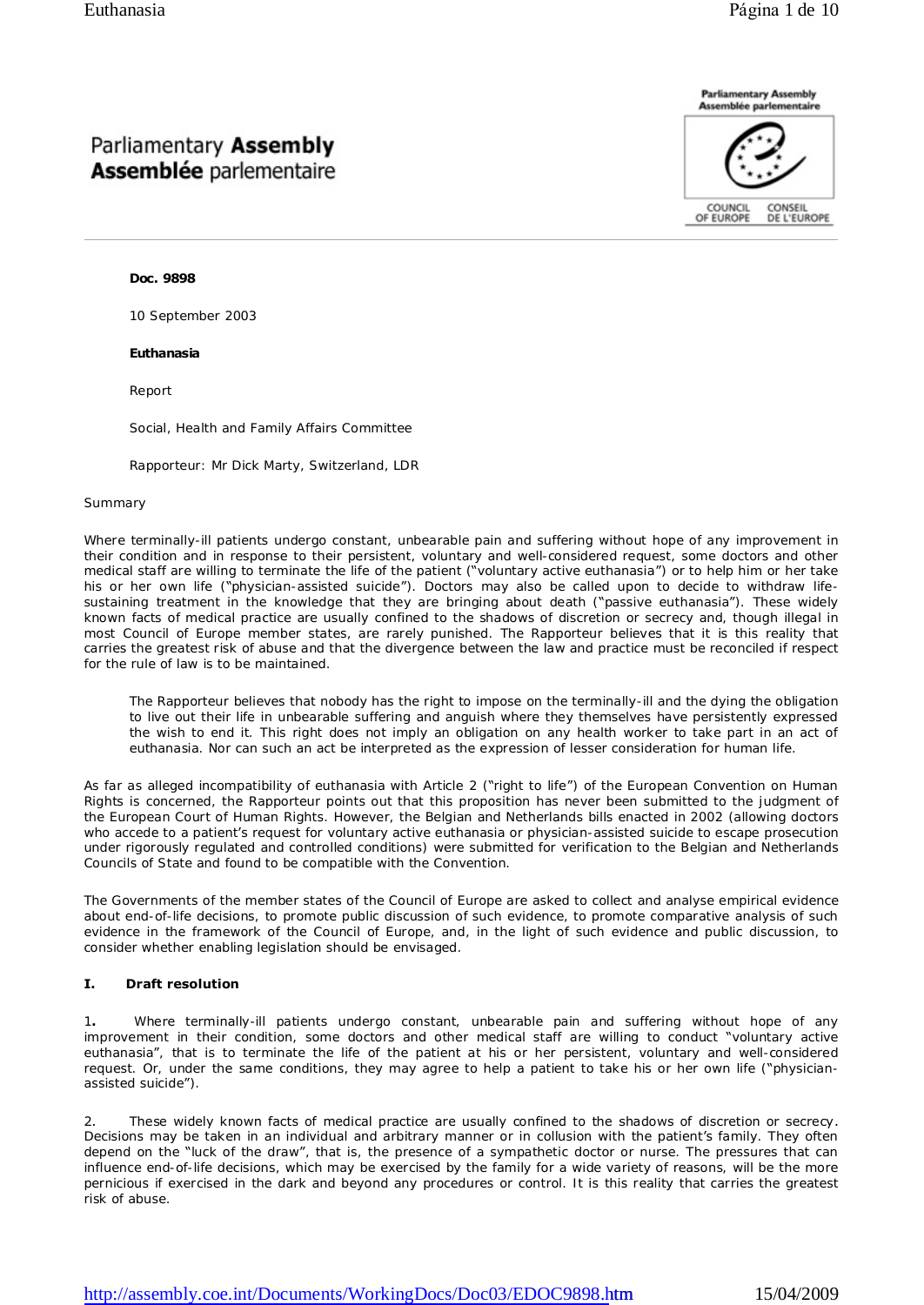Until very recently these practices have been illegal in most Council of Europe member states, although penal and professional sanctions are extremely rare by comparison with the number of cases of euthanasia actually carried out. There is thus a striking divergence between the law and what happens in practice. This gap must be reconciled if respect for the rule of law is to be maintained.

4. This was one reason why the Netherlands and Belgium introduced laws in 2002 allowing doctors who accede to a patient's request for voluntary active euthanasia or physician-assisted suicide to escape prosecution under rigorously regulated and controlled conditions. Specific legislation is designed to bring such practices out of the grey area of uncertainty and potential abuse by establishing strict and transparent procedures, mechanisms and criteria which doctors and nursing staff have to observe in their decision-making.

5. Doctors may also be called upon to decide to withhold or withdraw life-sustaining treatment, again in the knowledge that they are bringing about death ("passive euthanasia"), in particular where the alternative is to attempt to keep the patient alive through stubborn, aggressive treatment without hope of recovery or even an improvement in the patient's condition, a practice moreover condemned in medical ethics, not least when the patient has refused such treatment. Again, member states' legislation and practice in this matter differ, some allowing the practice under specified conditions, others making it illegal. However, it is hard to make an ethical distinction between this practice and those referred to in paragraph 1.

6. Parliamentary Assembly Recommendation 1418 (1999) on *Protection of the human rights and dignity of the terminally ill and the dying*, was based on the premiss that "the vocation of the Council of Europe is to protect the dignity of all human beings and the rights which stem therefrom". Accordingly, the Assembly recommended that member states should "recognise that a terminally ill or dying person's wish to die cannot of itself constitute a legal justification to carry out actions intended to bring about death".

7. Nobody has the right to impose on the terminally-ill and the dying the obligation to live out their life in unbearable suffering and anguish where they themselves have persistently expressed the wish to end it. This right does not imply an obligation on any health worker to take part in an act of euthanasia. Now we respect a person's choice to take their own life and avoid making value judgments about them. Moreover, this development can in no way be interpreted as the expression of lesser consideration for human life.

8. Whereas palliative care is absolutely essential in attempting to ease the pain of the terminally ill and the dying and should be strengthened in accordance with the recommendations contained in Assembly Recommendation 1418 (1999), unfortunately some patients find it inadequate. Despite remarkable advances, palliative care cannot in all circumstances take away unbearable pain and suffering. In any case the issue goes beyond the alleviation of pain: the degree of patients' own suffering, including mental anguish and loss of dignity that they feel, is something that only they can assess. Individuals suffering in the same situation may take different end-of-life decisions, but each human being's choice is deserving of respect.

In view of the above considerations, the Parliamentary Assembly calls on the governments of the member states of the Council of Europe:

i. to collect and analyse empirical evidence about end-of-life decisions involving voluntary active euthanasia, physician-assisted suicide, passive euthanasia and related practices, including public attitudes, the experience of medical practitioners and the jurisprudence of the courts;

ii. to promote public discussion of such evidence, so as to create the greatest possible transparency in an area too often subject to decisions taken by the medical profession without any form of control;

iii. to promote comparative analysis and discussion of such evidence in the framework of the Council of Europe, taking into account in particular the results of the Belgian and Netherlands legislation, notably their effects on practice in the matter of euthanasia;

iv. in the light of such evidence and public discussion, to consider whether legislation should be envisaged, where it has not already been introduced, to exempt from prosecution doctors who agree to help terminally-ill patients undergoing constant, unbearable pain and suffering without hope of any improvement in their condition, to end their lives at their persistent, voluntary and well-considered request, subject to prescribed rigorous and transparent conditions and procedures.

## **II. Explanatory memorandum by Mr Marty**

## **I. Introduction**

1. Euthanasia is an extremely complex issue that brings us to the crossroads of life and death, of free determination and religious belief, and of therapy and medical intervention to bring about death. We find it uncomfortable to address the issue since we must face the end of our own lives. Why should we discuss it again almost four years after the Parliamentary Assembly adopted Recommendation 1418 (1999) on protection of the human rights and dignity of the terminally ill and the dying?

[http://assembly.coe.int/Documents/WorkingDocs/Doc03/EDOC9898.h](http://assembly.coe.int/Documents/WorkingDocs/Doc03/EDOC9898.htm)tm 15/04/2009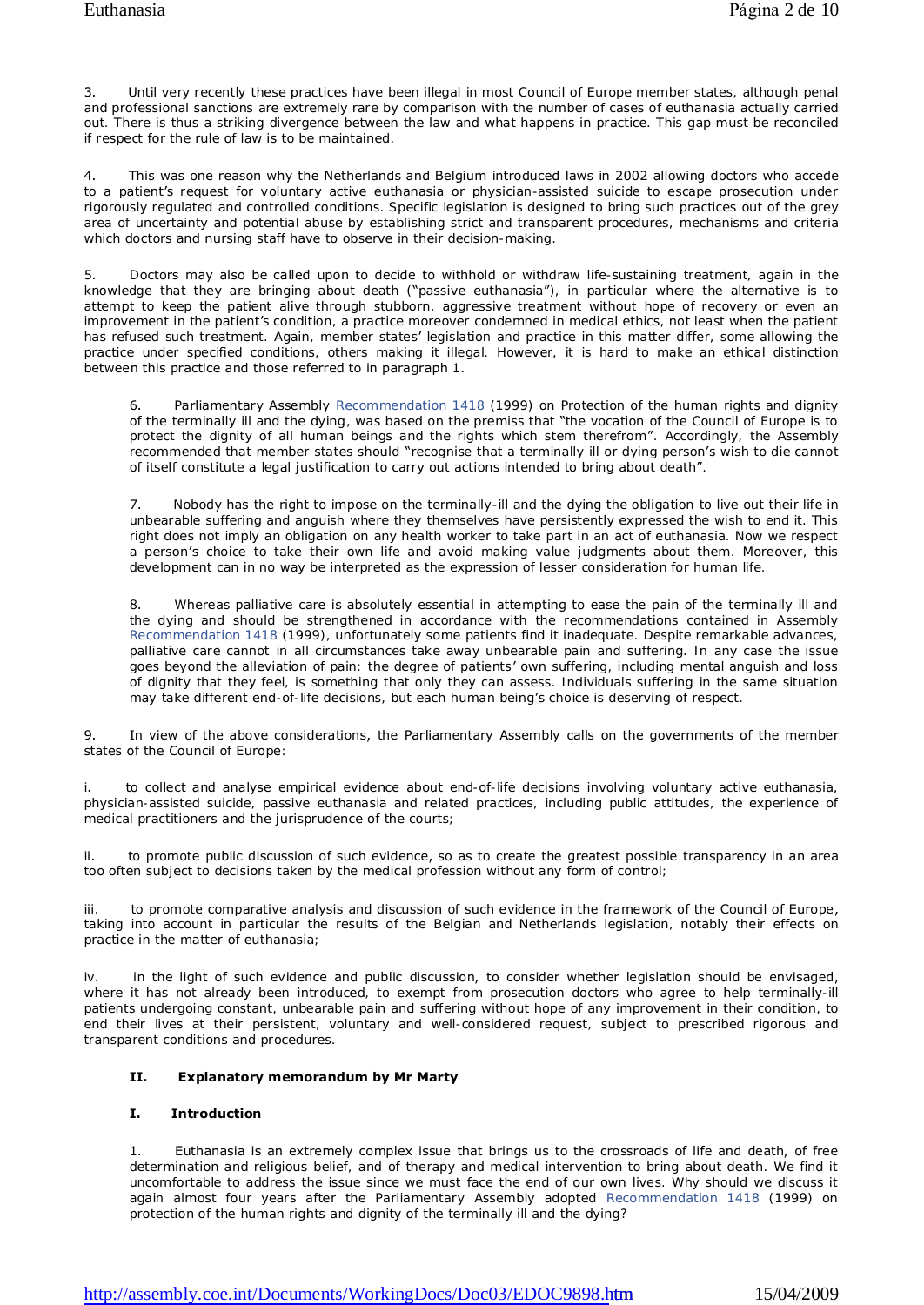2. Euthanasia is practised every day, as every survey confirms. Since it is a crime in most countries, we are forced to conclude that there is a striking divergence between the law and what happens in practice. Penal and professional sanctions are extremely rare by comparison with the number of occurrences.

3. Euthanasia may take different forms: a piece of equipment may be turned off, treatment may deliberately be refused, or such a large dose of a therapeutic product may be administered that it brings about the patient's death. Life may be terminated at the request of the patient or the patient's family. Should the law intervene in what has been called "the final freedom"?<sup>1</sup>

4. Medical advances have produced no answers in this area, rather the opposite. The latest medical techniques make the problem even more acute.

5. If we need any further reason to address the issue of euthanasia, two Council of Europe member states, the Netherlands and Belgium, have adopted legislation which unquestionably poses a challenge to the other states and to this Parliamentary Assembly. This situation obliges us to look at the legal position in the light of what happens in reality.

6. Moreover, although euthanasia has been held by its opponents to be contrary to the European Convention on Human Rights, in particular Article 2 on the right to life, the European Court of Human Rights has never tested this proposition, whereas it has been declared compatible with the Convention by the Belgian *Conseil d'Etat* and the Dutch Council of State.

7. Finally, public opinion polls in several member states show that a majority are in favour of legislation to regulate euthanasia. We as politicians and legislators must somehow respond to this challenge.

## **II. Definitions**

8. To avoid confusion, it is important to be clear about what we mean by the term "euthanasia". Etymologically, it means "a good death". In this report it will be used to mean *any medical act intended to end a patient's life at his or her persistent, carefully considered and voluntary request in order to relieve unbearable suffering*. This corresponds to what is generally referred to as "voluntary active euthanasia".

9. However, in discussion of the issue reference is sometimes made to the concepts of "non-voluntary active euthanasia", where the patient's consent is either unobtainable, perhaps because he or she is unconscious, or simply has not been obtained; and "involuntary active euthanasia", sometimes used to describe an act performed *against* the wish of the patient. It follows from the definition in paragraph 8 that such cases do not correspond to euthanasia.

10. "Passive euthanasia" is a term used to mean the withholding or withdrawal of life-sustaining treatment, again with the intention of ending it, in particular where the alternative is to attempt to keep the patient alive through stubborn, aggressive and pointless treatment, a practice condemned in medical ethics, not least when the patient has refused such treatment. Finally, "physician-assisted suicide" covers situations where a doctor helps a patient to take his or her own life, again at his or her persistent, carefully considered and voluntary request.<sup>2</sup>

## **III. Recommendation 1418 (1999) and the Committee of Ministers' replies**

11. Recommendation 1418 (1999) first observed that the terminally ill and the dying lacked adequate access to palliative care and good pain management. The Assembly therefore encouraged the member states to promote comprehensive palliative care through a series of constructive measures such as the establishment of more palliative care units in hospitals, the development of hospices and ambulant hospice teams and networks, and specific training for health professionals. The Committee of Ministers replied (Doc. 8888) that the European Health Committee had selected the question of palliative care for detailed study. This was certainly a welcome outcome and we look forward to the results which are due to be published shortly.

Recommendation 1418 also asked the member states to protect the terminally ill or dying person's "right to self-determination". But this did not include the right to choose the timing and manner of one's own death. What was meant was spelt out in the accompanying guidelines relating to the patient's rights: to be truthfully and comprehensively informed (or not to be informed) about one's condition; to consult other doctors; not to be treated against one's will, while being protected from undue pressures; to have one's "advance directive" or "living will" observed under specified conditions if incapacitated; to have one's wishes as to specific treatment taken into account as far as possible; and to have one's right to life respected in the absence of a "living will".

13. On the issue of whether the "living will" must be respected, the Committee of Ministers noted (Doc. 9404) that the wording of Article 9 of the Council of Europe's Convention on Human Rights and Biomedicine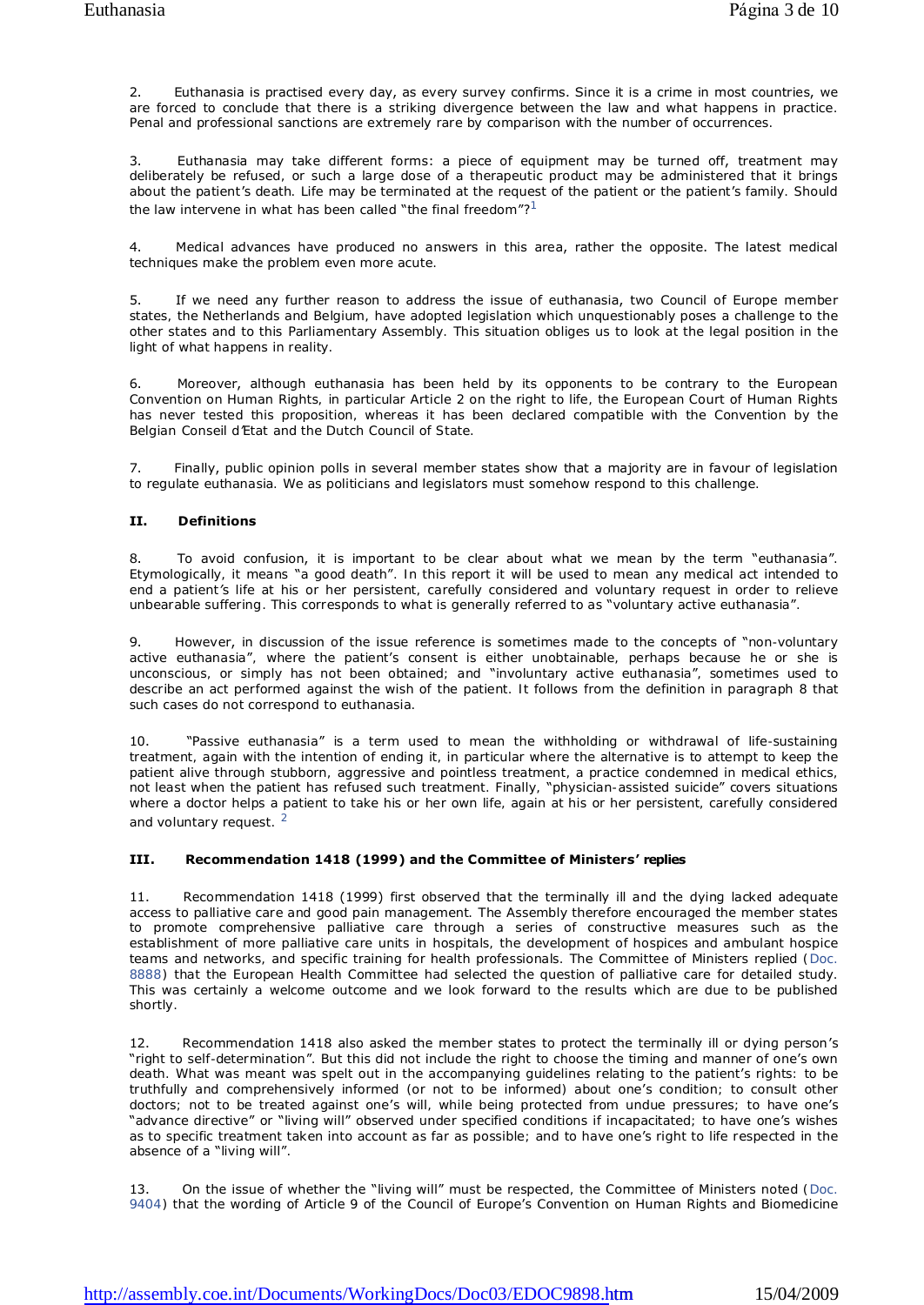("The previously expressed wishes relating to a medical intervention by a patient who is not, at the time of the intervention, in a state to express his or her wishes shall be taken into account.") reflected the "maximum convergence of views", at the time of drafting, "as regards patient self-determination and medical responsibility".

14. Finally, Recommendation 1418 asked the member states to uphold the prohibition against intentionally taking the life of terminally ill or dying persons, while:

"i. recognising that the right to life, especially with regard to a terminally ill or dying person, is guaranteed by the member states, in accordance with Article 2 of the European Convention on Human Rights which states that 'no one shall be deprived of his life intentionally';

ii. recognising that a terminally ill or dying person's wish to die never constitutes any legal claim to die at the hand of another person;

iii. recognising that a terminally ill or dying person's wish to die cannot of itself constitute a legal justification to carry out actions intended to bring about death."

15. In its replies, the Committee of Ministers noted that the legal position on advance refusal of certain treatments and on euthanasia differed between member states. The Committee of Ministers therefore asked its Steering Committee on Bioethics (CDBI) to undertake a survey of their relevant laws and practices. This work has been published (cf. footnote 2). The expert who conducted the survey also wrote an accompanying report, which the CDBI has not made public. Since it was hardly discussed in the CDBI, the expert's report should be published.

16. As far as Article 2 ECHR (right to life) is concerned, the Committee of Ministers replied that its relevance to euthanasia had not been tested.

17. The Committee of Ministers discussed other aspects raised by Articles 3 and 8 ECHR and acknowledged that "in the absence of precise case-law, the question of 'human rights of the terminally ill and the dying', seen from the angle of the Convention, gives rise to a series of other very complex questions of interpretation, such as:

the question of interplay and possible conflict between the different relevant rights and freedoms and that of the margin of appreciation of the States Parties in finding solutions aiming to reconcile these rights and freedoms;

the question of the nature and the scope of positive obligations incumbent upon States Parties and which are linked to the effective protection of rights and freedoms provided by the Convention;

the question of whether the relevant provisions of the Convention must be interpreted as also guaranteeing 'negative rights', as the Court has ruled for certain Articles of the Convention, as well as the question of whether an individual can renounce the exercise of certain rights and freedoms in this context (and, if that is the case, in to what extent and under which conditions).  $^{n3}$ 

18. The Court's position on the issue of whether the right to life implies its negative was clarified in its judgement in the case of Diane Pretty, whereby "Article 2 cannot, without a distortion of language, be interpreted as conferring the diametrically opposite right, namely a right to die; nor can it create a right to self-determination in the sense of conferring on an individual the entitlement to choose death rather than life. ... The Court accordingly finds that no right to die, whether at the hands of a third person or with the assistance of a public authority, can be derived from Article 2 of the Convention".<sup>4</sup> It nevertheless remains that the Court has not tested the proposition that euthanasia is contrary to the Convention. However, the Council of State in both the Netherlands and Belgium have concluded that the legislation on euthanasia introduced in those countries is compatible with the Convention (see below, sections V and VI).

## **IV. Empirical evidence about end-of -life decisions**

19. Empirical data on the rate of euthanasia, physician-assisted suicide, and other end–of-life decisions have greatly contributed to the debate about the role of such practices in modern healthcare.

20. There have been few large-scale empirical studies in Europe. The best known relate to the Netherlands and Belgium (Flanders). In 1990-1991 a survey of euthanasia and other end-of-life practices in the Netherlands, the first of its kind in a single country, was commissioned by a governmental committee chaired by the Attorney General of the Dutch Supreme Court, Professor Jan Remmelink. A second, almost identical, survey was carried out in 1995-1996, commissioned by the Ministers of Health and Justice, in order to evaluate the new procedure for reporting physician-assisted deaths that had been introduced in 1991. Both surveys were based on two parallel investigations: one involving *interviews* with a random sample of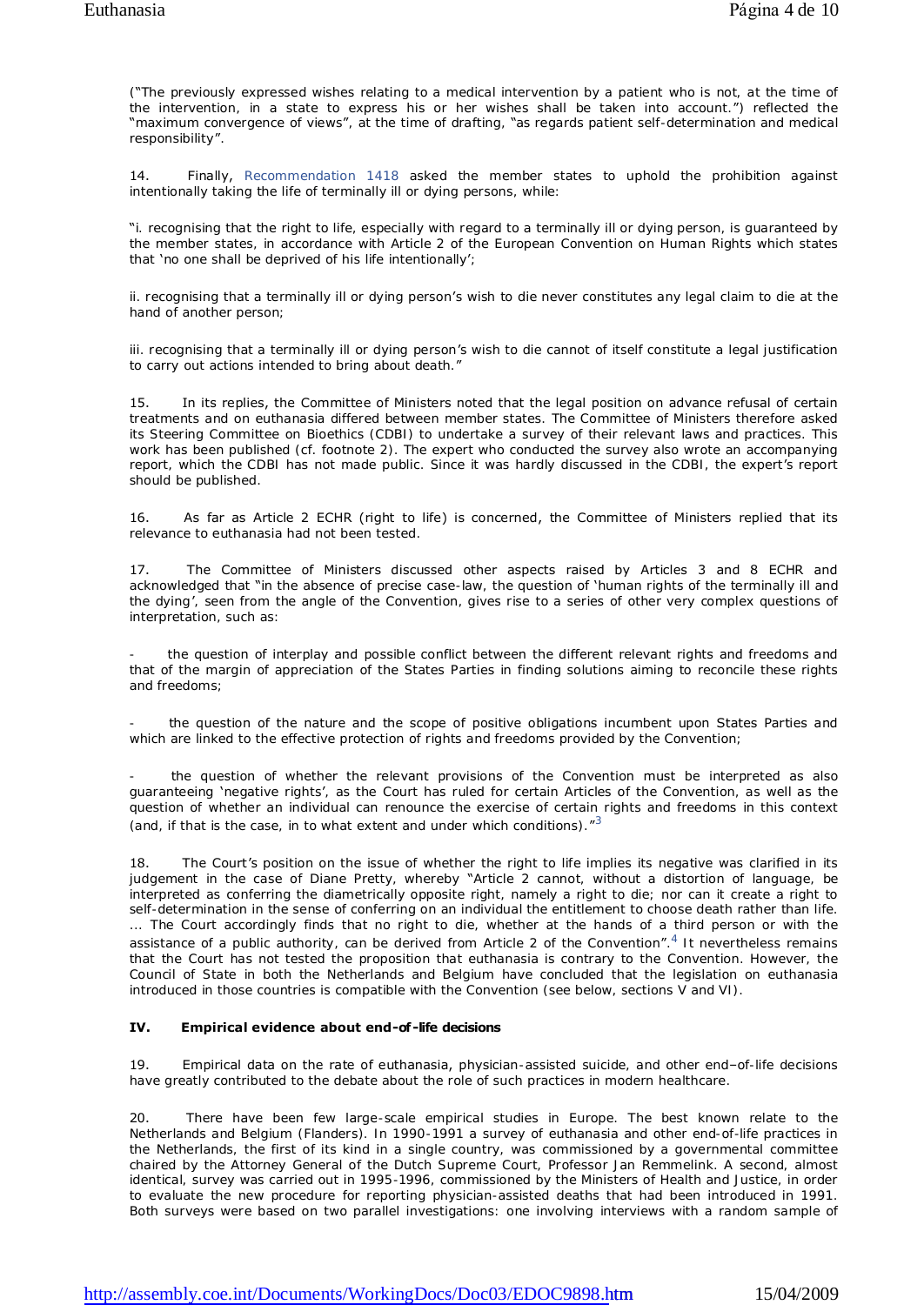doctors, the other involving *questionnaires* addressed to doctors who had attended deaths identified from a random sample of death certificates.

21. Among the deaths studied in the 1995 survey, 2.3 % of those in the interview study and 2.4 % of those in the death certificate study were estimated to have resulted from euthanasia, as opposed to 1.9 % and 1.7 % respectively in the 1990 survey. The increases were explained by the new reporting procedure introduced in 1991. In 1995, 0.4 % (interview study) and 0.2 % (death certificate study) resulted from physician-assisted suicide (1990 = 0.3 % and 0.2 %, respectively). The 1995 survey found, in both interview and death certificate studies, that in 0.7 % of cases, life was ended without the explicit, concurrent request of the patient. In 1990 this figure was not available for the interview study but yielded 0.8 % in the death certificate study.

22. Results from both parts of both surveys showed that in 14.7 to 19.1 % of cases, pain and symptoms were alleviated with doses of opioids that may have shortened life. Decisions to withhold or withdraw lifeprolonging treatment were made in 20.2 % of cases in 1995 over 17.9 % in 1990 (death certificate study only). For each type of medical decision except those in which life-prolonging treatment was withheld or withdrawn, cancer was the most frequently reported diagnosis.

23. The 1995 survey concluded that since the notification procedure had been introduced in 1991, endof-life decision making in the Netherlands had changed only slightly, in anticipated directions: euthanasia seemed to increase in incidence, and the ending of life without the patient's explicit request seemed to decrease slightly. Close monitoring of such decisions was possible, and no signs of an unacceptable increase in the number of decisions or of less careful decision making were found, according to the authors.<sup>5</sup>

24. The continuing debate about whether and when physician-assisted dying is acceptable seems to be resulting in a gradual stabilisation of end-of-life practices. The 1990 and 1995 interview and death-certificate studies have been reconducted more recently, showing that no further increase in the rate of euthanasia was found in 2001<sup>6</sup>.

25. A comparable survey was conducted in in 1998 in Flanders, Belgium, based on a random sample of death certificates and questionnaires to the attending physicians. Of the 4.4 % of all deaths resulting from the use of lethal drugs, 1.1 % were cases of euthanasia, 0.1 % physician-assisted suicide, and 3.2 % ending of life without the patient's explicit request (extrapolated to an estimated total of 1 796 cases in 1998). In 18.5 % of patients, high-dose opioids were used to alleviate pain and resulted in unintentional death in 13.2 % of cases, but in intentional death in 5.3 % of cases. Decisions to withhold or withdraw potentially lifeprolonging treatment were made in 16.4 % of cases.  $^7$ 

26. Comparing their results internationally, the authors concluded that "in Flanders the rate of administration of lethal drugs to patients without their explicit request is similar to Australia, and significantly higher than that in the Netherlands". This might be due, they surmised, to the open and regulated approach then already prevalent in the Netherlands.

27. Although such systematic surveys of end-of-life decisions have not been conducted in other European countries, evidence given at the Social, Health and Family Affairs Committee's hearing on euthanasia (Paris, 25 October 2002) revealed that in the United Kingdom almost 60 % of doctors questioned by the *British Medical Journal* had said they had been asked to hasten death; 32 % said they had complied with such a request; and 46 % said they would consider helping someone to die if it were legal to do so. <sup>8</sup> In a 1998 survey carried out by *The Sunday Times*, 14 % of the doctors who answered admitted that they had helped a patient to die at their request. A survey carried out in Norway in 1997 revealed that there were some 20 cases per year.

28. These brief glimpses of medical reality are substantiated by our reading of the daily press. Anecdotal evidence abounds and doctors in many countries admit that they have carried out euthanasia. It may be concluded that there is an urgent need for more scientific research, whatever its limitations, on this important subject.

## **V. The new legislation in the Netherlands**

29. The "Termination of Life on Request and Assisted Suicide (Review Procedures) Act" which came into effect in the Netherlands on 1 April 2002, regulates statutorily and refines policy and practice on euthanasia developed over the previous thirty odd years. The Act built on the findings of State Commissions, scientific studies, public and parliamentary debates and, in particular, case law developed by the courts and accepted by the Government and the Parliament as guidance for prosecution policy in the matter.

30. Essentially, the new Act incorporates an amendment to Article 293 of the Criminal Code to the effect that although any person who terminates another person's life at that person's express and earnest request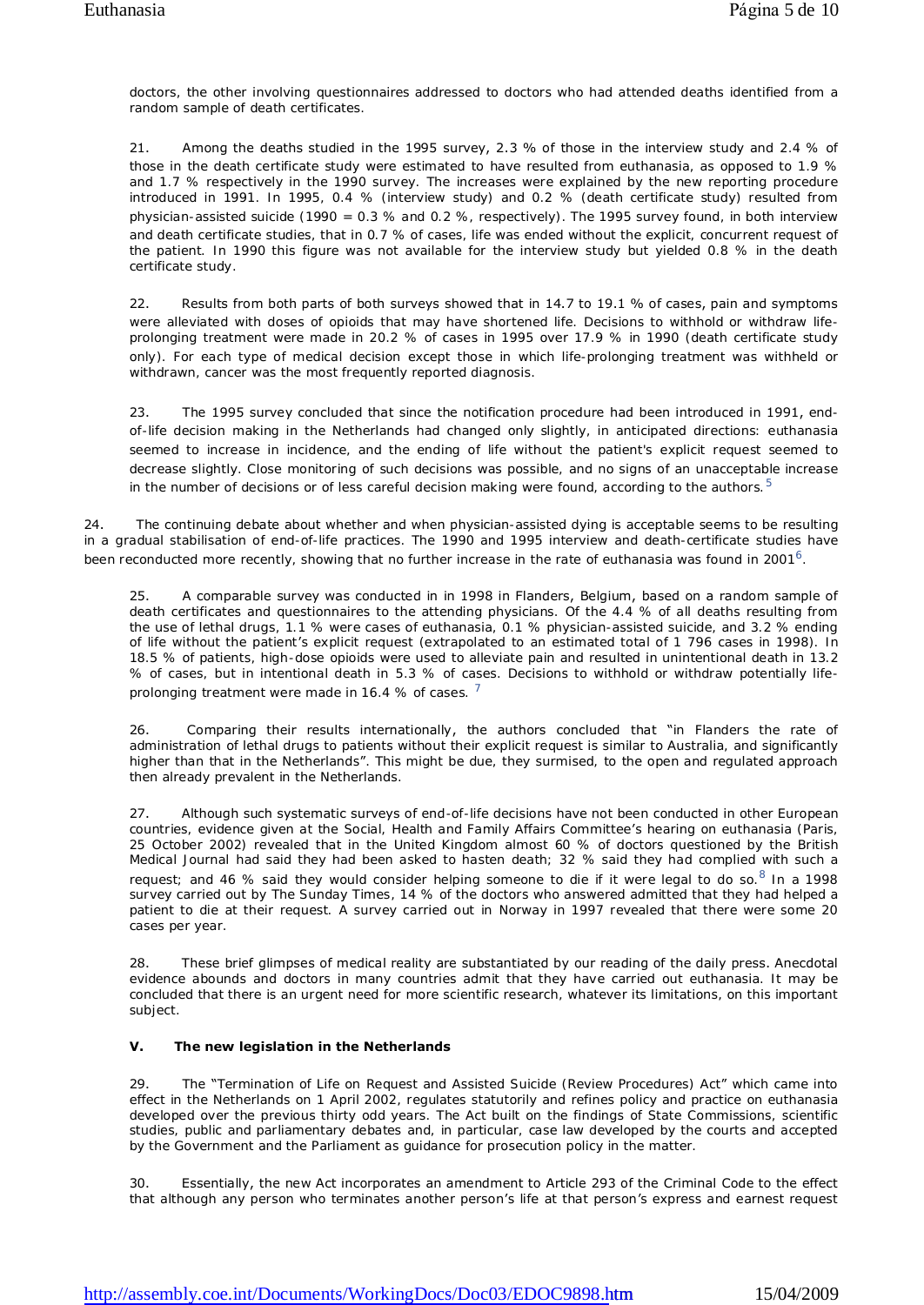remains liable to a term of imprisonment not exceeding twelve years or a fifth category fine, such an act shall not be an offence if it is committed by a physician who notifies the municipal pathologist of this act in accordance with the relevant legislation and fulfils the stipulated due care criteria, by which the attending physician must:

a. be satisfied that the patient has made a voluntary and carefully considered request;

b. be satisfied that the patient's suffering is unbearable, and that there is no prospect of improvement;

c. have informed the patient about his situation and his prospects;

d. have come to the conclusion, together with the patient, that there is no reasonable alternative in the light of the patient's situation;

e. have consulted at least one other, independent physician, who must have seen the patient and given a written opinion on the due care criteria referred to in a. to d. above; and

f. have terminated the patient's life or provided assistance with suicide with due medical care and attention.

31. Similarly, any person who intentionally incites another to commit suicide, if suicide follows, is normally punishable under Article 294 the Criminal Code by a term of imprisonment not exceeding three years or a fourth category fine, but commits no offence if the above due care criteria are fulfilled.

32. The new legislation also includes regulations regarding termination of life on request and assisted suicide involving minors. It is generally assumed that minors too have the discernment to arrive at a sound and well-considered request to end their life. Regarding the various age groups, the new legislation links up with the existing legislation concerning medical conduct towards minors. Children of 16 and 17 can, in principle, make their own decisions. Their parents must, however, be involved in the decision-making process regarding the ending of their life. For children aged 12 to 16, the approval of parents or guardian is required.

Finally, the legislation offers an explicit recognition of the validity of a written declaration of will regarding euthanasia. The presence of a written declaration of will means that the physician can regard such a declaration as being in accordance with the patient's will. The declaration has the same status as a concrete request for euthanasia. Both oral and written requests allow the physician legitimately to accede to the request. However, he or she is not obliged to do so. And he or she may only accede to the request while taking into account the due care requirements mentioned in the Act. The due care requirements must be complied with, regardless of whether it involves a request from a lucid patient or a request from a non-lucid patient with a declaration of will. In each case the doctor must be convinced that the patient is facing interminable and unendurable suffering. If he or she believes that this is not so, he or she may not accede to the request for euthanasia, no matter what the declaration of will states.

34. In all cases, the physician must report his or her act to the municipal pathologist. The report is examined by one of the five regional review committees<sup>9</sup> to determine whether it was performed with due care. The judgement of the review committee is then sent to the Public Prosecution Service, which uses it as a major factor in deciding whether or not to institute proceedings against the physician in question.

35. If the committee is of the opinion that the physician has practised due care, the case is closed. If not, the case is brought to the attention of the Public Prosecutor. The Public Prosecutor does of course have the power to launch his own investigation if there is a suspicion that a criminal act may have been committed.

## **VI. The new Belgian legislation**

36. The Belgian Law on Euthanasia came into force on 23 September 2002. It built on the Dutch experience, but it has its own specific characteristics. By euthanasia is understood "an act practised by a third party intentionally, ending the life of a person at that person's request."

37. Doctors who practise euthanasia commit no offence if they respect the prescribed conditions and procedures, and have verified that:

- the patient is a person of full age or an emancipated minor, possessing legal capacity and aware of what he/she is doing when he/she formulates the request (which must be made in writing);

- the request is made voluntarily, carefully and repeatedly, and is not the result of outside pressure;

- the patient's medical state is hopeless, and he/she is experiencing constant, unbearable physical or mental suffering, which cannot be relieved and is caused by a serious and incurable injury or pathological condition.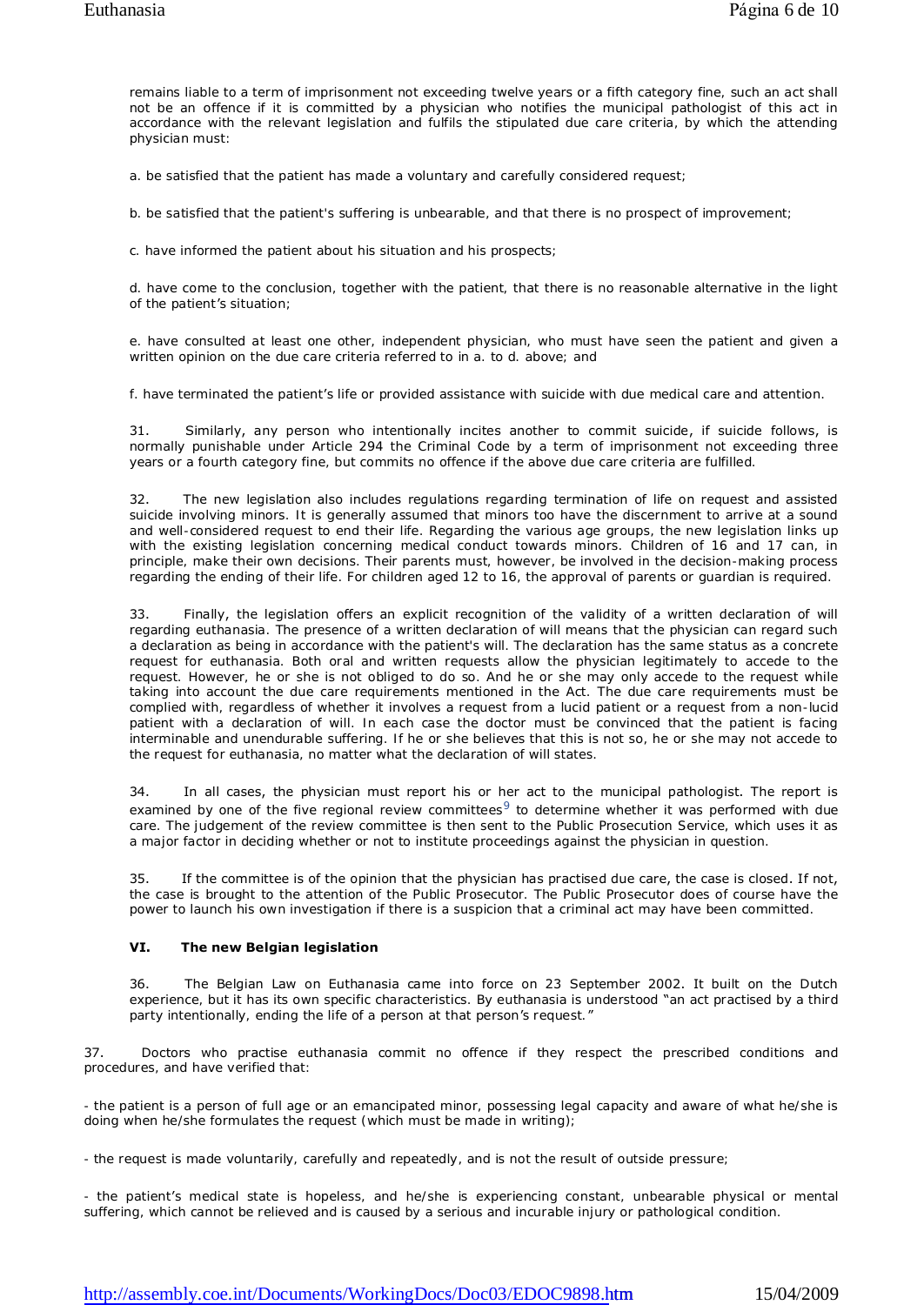## 38. Beforehand, doctors must always:

1<sup>o</sup> inform patients of their state of health and life expectancy, discuss their request for euthanasia with them, and also review with them forms of treatment which are still possible, as well as palliative care and its consequences. They must decide, with patients, that their state admits of no other reasonable solution, and that their request is wholly voluntary;

2<sup>o</sup> satisfy themselves that patients' physical or mental suffering is permanent, and that their wishes are unchanging. For this purpose, they should talk to patients several times, at intervals which are reasonable in terms of their evolving condition;

3<sup>o</sup> consult another doctor on the serious and incurable nature of the condition, indicating their reason for doing so. The doctor consulted must inspect the medical file, examine the patient and satisfy himself/herself that the latter's physical or mental suffering is constant and unbearable, and cannot be relieved, and must prepare a report on his/her findings. The doctor consulted must have no connection with the patient or the patient's doctor, and must have a specialised knowledge of the pathology in question. The patient's doctor must inform the patient of the results of this consultation;

4<sup>o</sup> if a medical team is providing regular treatment for the patient, his/her request should be discussed with all or some of its members;

5<sup>o</sup> if the patient so desires, his/her request should be discussed with relatives whom he/she designates;

6<sup>o</sup> care must be taken to ensure that the patient has been able to discuss his/her request with persons whom he/she wished to talk to.

39. If death is not expected within a short period of time - in other words, for non terminally ill patients, the physician must request a consultation with a third physician, either a psychiatrist or a specialist in the patient's pathology. In that case a delay of at least one month between the request and the act of euthanasia has to be observed.

40. Like the Netherlands, Belgium has established a system of control. The physician has to declare the act of euthanasia to a Federal Evaluation and Control Commission composed of 8 medical doctors (of whom at least 4 academics), 4 lawyers, and 4 persons familiar with the problems of patients suffering from an incurable disease. This Commission has a second function: to establish, every other year, a statistical and evaluation report and to make recommendations.

41. The living will, called "advance declaration", is officially recognised but strictly limited to the state of irreversible unconsciousness of the person.

42. Although no physician is bound to perform euthanasia, a physician who, exercising his or her freedom of conscience, refuses to perform euthanasia, must transfer the patient's medical record to a colleague of the patient's choosing.

43. The law does not allude to "assisted suicide". Thus it does not specify the method to be used by the physician, even though he or she must describe it in the official form to be forwarded to the Federal Evaluation and Control Commission.

44. It is worth dwelling on some of the arguments put forward by the Belgian *Conseil d'Etat*, (Supreme Administrative Court) which underlie its conclusion that the bill (now law) on euthanasia was not incompatible with the provisions of the European Convention on Human Rights. The Court noted in particular, after analysis of the relevant jurisprudence of the European Court of Human Rights, that the positive obligation incumbent on Parties to protect the right to life must be balanced notably against the individual's right of self-determination.<sup>10</sup> This meant that the obligation of the authorities to protect the right to life (Article 2) must be balanced against the right of the individual to be protected from inhuman treatment or punishment (Article 3) and against his or her right to physical and moral integrity, deriving from the right to respect for private life (Article 8). The Convention offered no guidance as to how this conflict between fundamental rights should be resolved.

45. The *Conseil d'Etat* noted that one of the essential characteristics of the debate on euthanasia was that it raised difficult and fundamental ethical questions which necessitated making a choice between opposing ethical conceptions. As to who should make such a choice, the Court referred to a case concerning Norwegian law on abortion in which the European Commission of Human Rights agreed with the Norwegian Supreme Court in saying:

"It is not a matter or the courts to decide whether the solution to a difficult legislative problem which the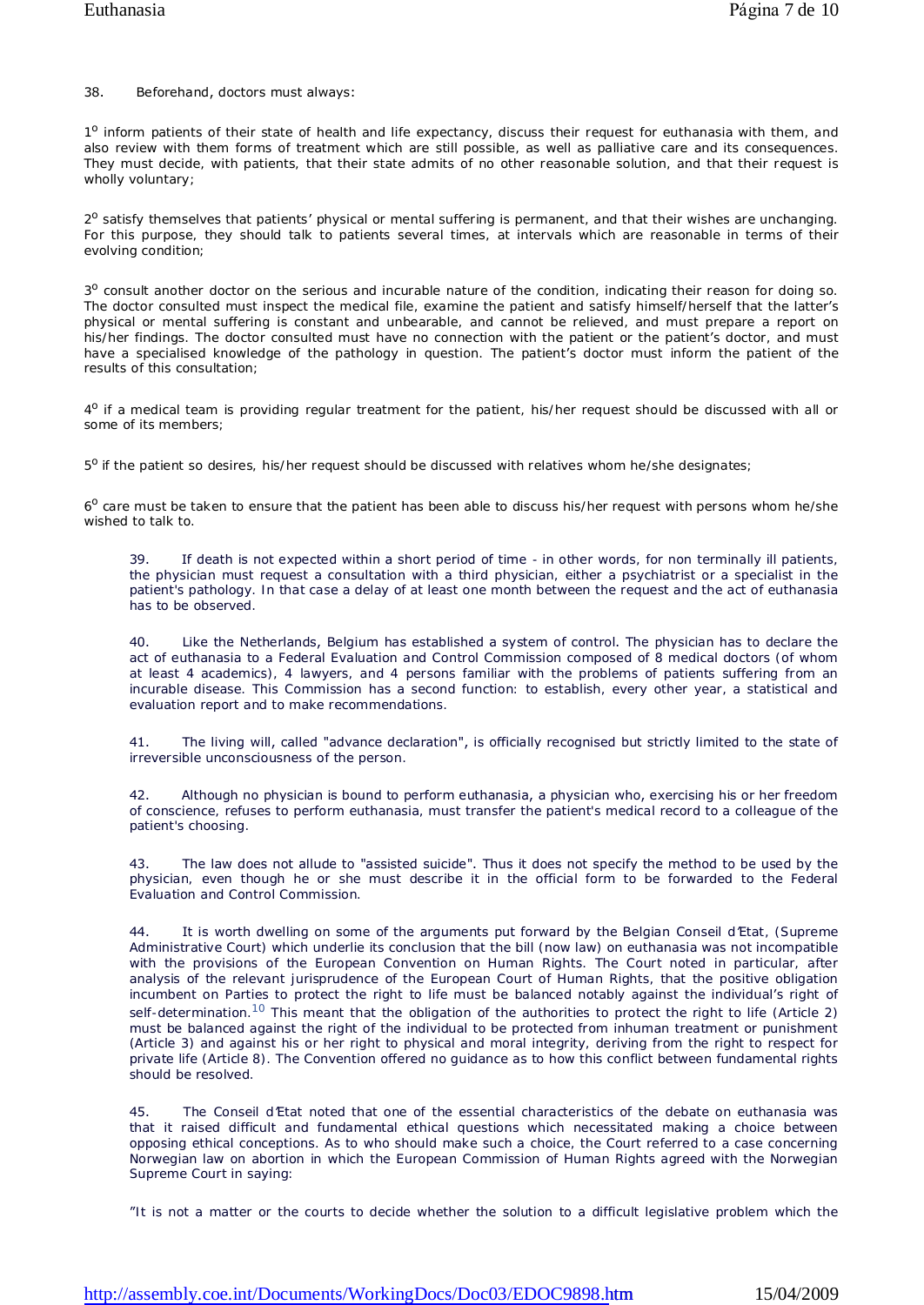legislator chose when adopting the Act on Termination of Pregnancy of 1978, is the best one. On this point, different opinions will be held among judges as among other members of our society. The reconciliation of conflicting interests which abortion laws require is the legislator's task and the legislator's responsibility. (…) Clearly, the courts must respect the solution chosen by the legislator  $"11$ 

46. As to the question whether the Norwegian law was compatible with Article 2 ECHR, the Commission concluded that:

« ...assuming that the Convention may be considered to have some bearing in this field, the Commission finds that in such a delicate area the Contracting States must have a certain discretion  $\frac{1}{2}$ .

47. Similarly, it was up to the legislator, exercising his or her discretionary power, to resolve the conflict between opposing ethical conceptions at issue in the debate as to whether or not to decriminalise euthanasia. Judges must respect this power of appreciation of the legislator and could not take his or her place. However, this discretionary power was not unlimited. The obligation to protect the right to life had to be assessed in the light of the conditions and procedures accompanying the law on euthanasia. On this point, the *Conseil d'Etat* was satisfied that the bill (now law) remained within the limits set to the margin of appreciation allowed the national authorities under Article 2 of the Convention.

## **VII. Swiss law**

48. Swiss law is a special case in Europe. There are no specific laws about euthanasia, but the Criminal Code contains measures which may be applied to it. Article 114 lays down that a person who kills another on compassionate grounds may go unpunished. Article 115 specifies that what makes the act punishable is the existence of a selfish motive.

49. Article 114 has been applied only once since 1942. Article 115 is not motivated by medical considerations: originally, in the 19th century, it aimed to exonerate from punishment someone who lent a weapon to a friend wishing to commit suicide, because of an unhappy love affair, for example. Now Article 115 is used for end-of-life issues, which was not at all the legislator's intention. Thus, assistance to suicide goes unpunished, whilst doctors are not allowed to carry out euthanasia and may be sanctioned by their colleagues. According to the Academy which serves as a tribunal for the Swiss medical profession "assistance to suicide does not form part of medical activity". The Academy intends to revise this rule, which is somewhat hypocritical. However, some recent political discussions have shown the difficulty of reaching a consensus on this matter. A Socialist MP from the Vaud canton tabled a motion on the subject in 1984 but the Minister of Justice considered it was too early to legislate. As a result of growing political pressure, the Government set up a group of experts which proposed a series of measures. The Federal Government only agreed to develop palliative care, however. Parliament reacted with various bills which have not been passed. Today the situation is in deadlock, but things may change. A new motion has been accepted asking the Government to encourage palliative medicine and to reopen the euthanasia issue. The Government has no wish to do so, but will be called upon to respond.

# **VIII. Criticisms levelled at euthanasia and the new legislation in the Netherlands and Belgium**

50. The principal arguments against euthanasia and its decriminalisation are, first of all, that euthanasia is deemed to be incompatible with the fundamental human right to life and the concept of human dignity from which it stems. This is the whole thrust of the argument underlying Recommendation 1418 (1999). Prohibition on intentionally causing death is a cornerstone of all social relations, emphasising our fundamental equality. Therefore euthanasia remains a criminal offence in all Council of Europe member states, save under specified conditions in the Netherlands and Belgium. Moreover, it would be contradictory, or at least perverse, to work for abolition of the death penalty and at the same time for acceptance of euthanasia.

51. It is argued that euthanasia is contrary to the will of God as expressed in the Commandment: "Thou shalt not kill". For those unwilling to introduce divine authority into the discussion, it is contrary to medical ethics, including the Roman axiom "primum non nocere" ("first of all do not harm") and the Hippocratic Oath.

52. Opponents also point out that the relationship of confidence that must prevail between doctor and patient would be undermined by the former's power legally to end the latter's life. Moreover, most doctors have received no training in terminating life.

53. Those opposing euthanasia say that terminally ill and dying patients may be suffering not only physically but also mentally, in particular from depression, in which case their decision to ask for euthanasia may not be rational.

54. Finally, from both a logical and a practical point of view, it is said that it is impossible to provide a framework for voluntary euthanasia that will prevent abuse. Pressure may be exerted on the doctor to end the patient's life on non-medical grounds, including lack of hospital beds, the prospect of financial gain, or even political reasons. There will inevitably be a slide down the "slippery slope" from voluntary to involuntary and non-voluntary euthanasia. People will be killed who never asked to die and who could have been helped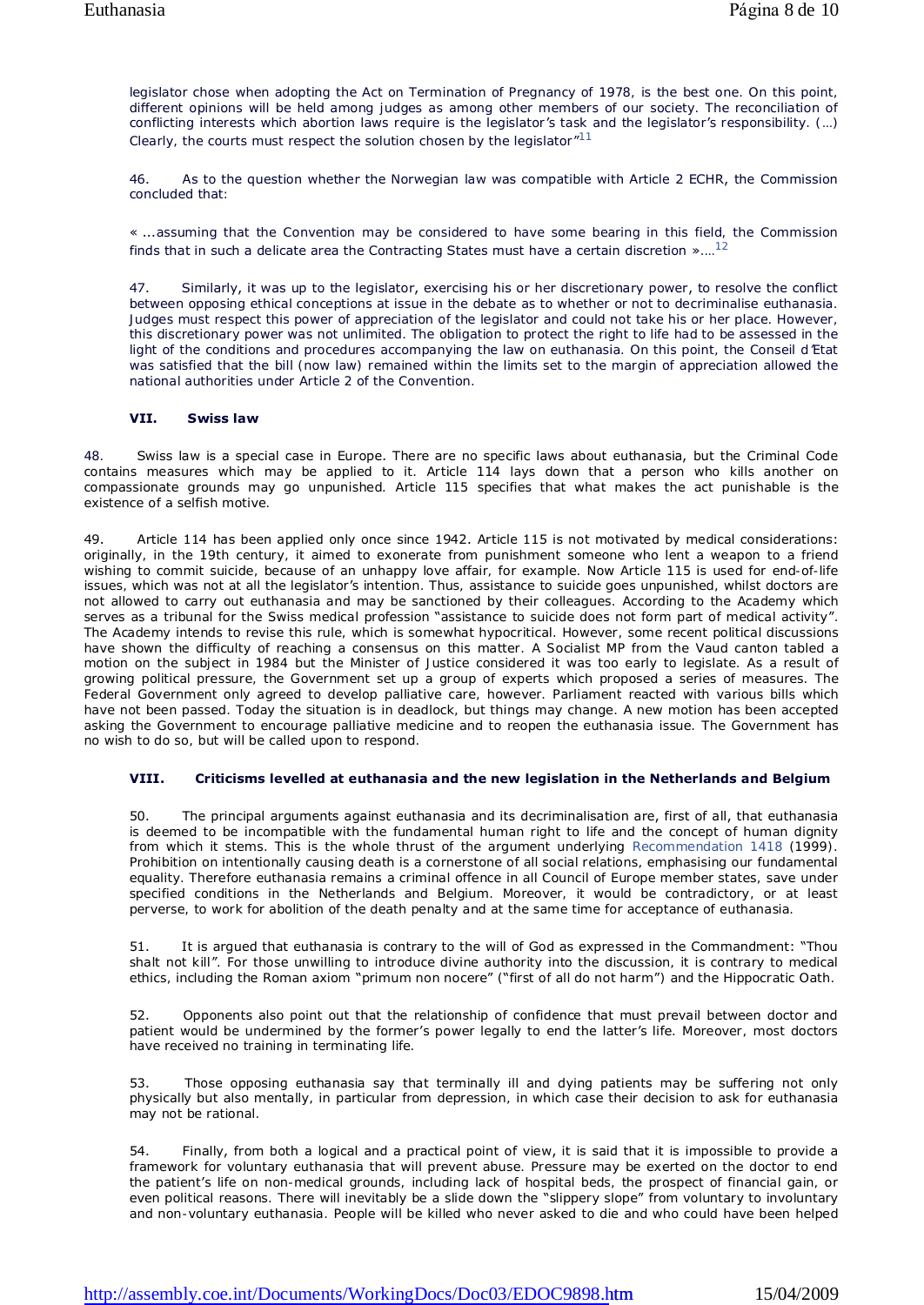by palliative care. Indeed, the development of palliative care will make euthanasia unnecessary.

## **IX. Arguments in favour of euthanasia and its decriminalisation**

55. The main arguments for euthanasia and its decriminalisation relate first of all to self-determination or personal autonomy: each individual, out of respect for his or her dignity and value, has a right to take decisions concerning his or her own life and death in accordance with his or her own values and beliefs, and not to have these imposed. It is a question of freedom and equality in the face of death. Similarly, this right does not imply an obligation on any health worker to take part in an act of euthanasia. Freedom of conscience in such matters should prevail.

56.Proponents argue that nobody has the right to impose on the terminally-ill and the dying the obligation to live out their life in unbearable suffering and anguish where they themselves have persistently expressed the wish to end it. Doctors have long accepted exceptions to the precepts of medical ethics, in carrying out abortions for example. Abortion itself has been legal for many years.

57. There has been a similar change of social attitudes to suicide, once a criminal offence. Now we respect a person's choice to take their own life and avoid making value judgements about them.

58. Whereas palliative care is absolutely essential in attempting to ease the pain of the terminally ill and the dying, unfortunately some patients find it inadequate. Palliative care cannot in all circumstances take away unbearable pain and suffering. In any case the issue goes beyond the alleviation of pain: the degree of patients' suffering, including mental anguish and loss of dignity, is something that only they can assess. Individuals suffering in the same situation may take different end-of-life decisions, but each human being's choice is deserving of respect. Depression should not come into it, to the extent that the doctor treating the patient has got to know the case, and the request for euthanasia has been persistently expressed.

59. The fact that the Council of Europe favours abolition of the death penalty is not inconsistent with favouring euthanasia, since the former, barring the exception that proves the rule, is carried out against the will of the individual.

60. Since "passive euthanasia" – withdrawing life-sustaining treatment or sustenance in the knowledge that death will result (an act of commission if ever there was one) – has been admitted as both ethical and legal in certain cases, it is difficult to see the moral distinction between this and active euthanasia.

61. Finally, euthanasia appears to be extensively practised in secret. It is this reality that carries the greatest potential for abuse. Decisions may be taken in a furtive and arbitrary manner. They may depend on the "luck of the draw": a sympathetic doctor or a malevolent nurse. The pressures that can influence end-oflife decisions will be more pernicious if exercised in the dark. The gap between law and practice must be reconciled if respect for the rule of law is to be maintained. Abuse will not disappear with legislation (does any legislation eliminate abuse?), but will surely be reduced.

## **X. Conclusions**

62. The debate on euthanasia faces us with two opposing sets of values: one that affirms the individual's right to take decisions concerning his or her own life and death in accordance with his or her own beliefs and values, as long as no harm is done to others, and one that denies this right, since it cannot be fulfilled by a physician without the risk of prosecution. As a liberal, I have a preference for the former. As a lawyer and a legislator, I note that all over the world, doctors are ending the lives of patients, often in secrecy and with a sense of guilt. The law seems to want to ignore this fact of life, whereas it ought to have the courage to address it. Decriminalising euthanasia, rather than keeping the ban, might enable us to better supervise it and also prevent it. By clarifying the situation, we may actually help reduce the incidence of euthanasia. I believe that only supervised procedures and clearly defined rules for its use, in the form of due care requirements, will put an end to the wholly arbitrary system we have today in most European countries.

63. Laying down rules paves the way for a more prudent approach to these practices. Does a patient have the right to ask someone to end his life and, if he cannot articulate the request, should his family be able to do it for him? I believe that the law must set out the framework for such a request, as well as the precautions that need to be taken, particularly as regards obtaining consent and other due care requirements. Openness is a sine qua non of human rights and human dignity. It rarely exists in the case of euthanasia, in particular because many doctors refuse it. We need more widespread public discussion and study of all these issues.

\*\*\*\*\*

Reference to committee: Doc. 9170, Reference No. 2648 of 25 September 2001